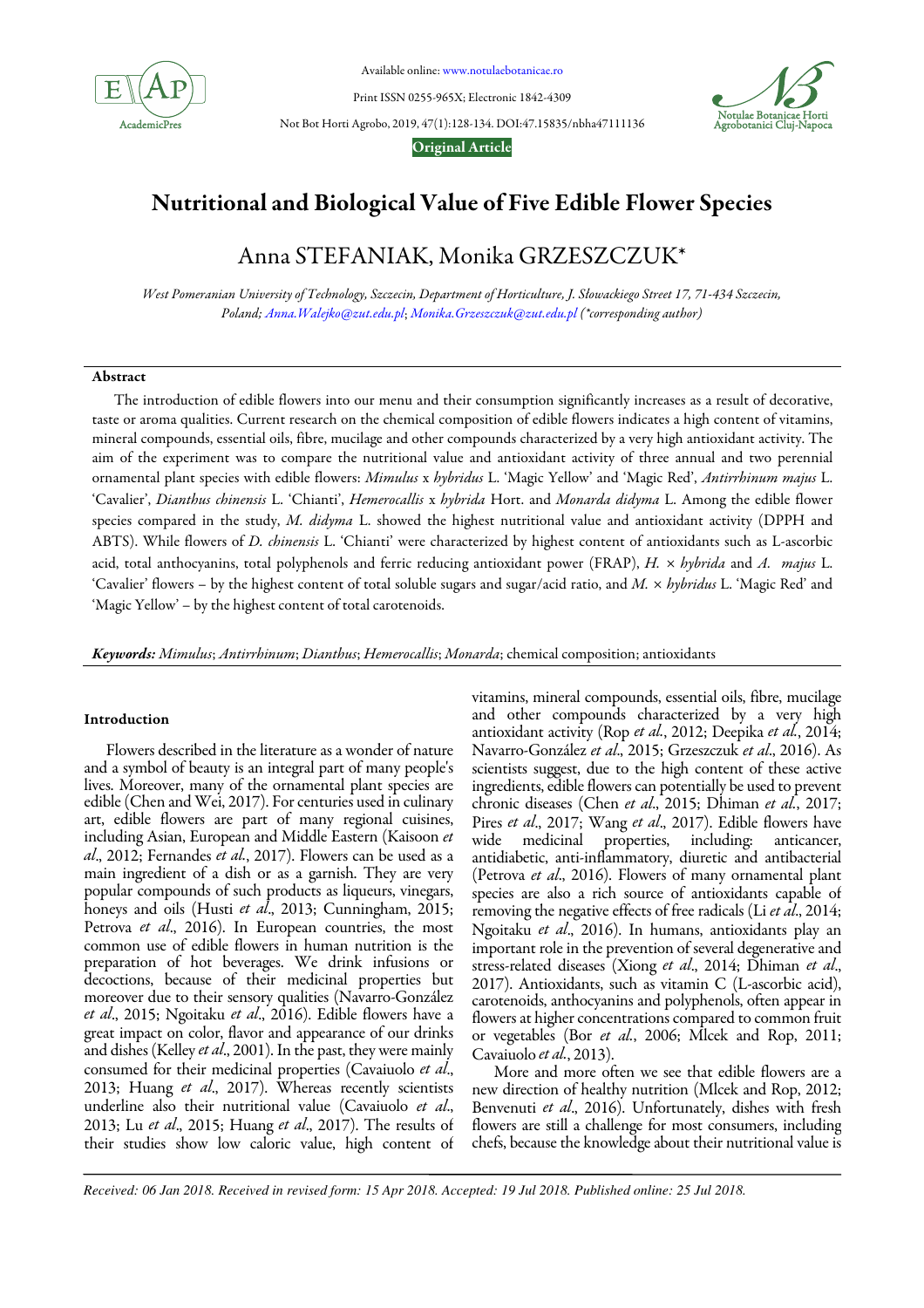still limited (Kelley et al., 2001; Rodrigues et al., 2017). The aim of our study was to assess the content of some nutritional compounds and antioxidant activity of selected species with edible flowers: *Mimulus*  $\times$  *hybridus* L. 'Magic Yellow' and 'Magic Red', Antirrhinum majus L. 'Cavalier', Dianthus chinensis L. 'Chianti', Hemerocallis  $\times$  hybrida Hort. and Monarda didyma L.

## Materials and Methods

## Plant material

The experiment was carried out in the years 2014-2016 at 'The Edible Flower Collection' of the Department of Horticulture of the West Pomeranian University of Technology in Szczecin. The laboratory part of the experiment was conducted in the laboratory of the Department of Horticulture of the West Pomeranian University of Technology in Szczecin. The research material consisted of three annual and two perennial ornamental plant species with edible flowers: Mimulus  $\times$  hybridus L. 'Magic Yellow' and 'Magic Red' – yellow and red petals, respectively; Antirrhinum majus L. 'Cavalier' – orange-pink petals; Dianthus chinensis L. 'Chianti' – dark maroon/almost black, white edged petals; *Hemerocallis*  $\times$ hybrida Hort. – orange-yellow petals; Monarda didyma L. – bilabiate, carmine red flowers gathered in 1-3 whorls with reddish bracts (Grzeszczuk et al., 2018).

The experimental plot area was: 1.8 m<sup>2</sup> for M.  $\times$ *hybridus* cultivars (30×30 cm, 20 plants per plot), 5.76 m<sup>2</sup> – A. majus (30×30 cm, 64 plants per plot), 4.32 m<sup>2</sup> – D. *chinensis* (30×30 cm, 48 plants per plot), 2.4 m<sup>2</sup> – H. × *hybrida* (120×100 cm, 2 plants per plot) and 2.16 m<sup>2</sup> for M. didyma (60×60 cm, 6 plants per plot). The planting material of  $M. \times$  hybridus was bought in an ornamental plant nursery and planted on the experimental plots on the 19th May 2014 and on the 20th May 2015. The seedlings of A. majus and D. chinensis were produced in the greenhouse. Seeds were sown on the 17th March 2014 and 2015. The seedlings were transplanted into the open field on the 19th May 2014 and on the 21st May 2015. The planting material of  $H$ .  $\times$  *hybrida* was bought in an ornamental plant nursery and planted on the experimental plots on the 19th May 2014. The seedlings of M. didyma were produced in the greenhouse. Seeds were sown on the 22th April 2014. The seedlings were transplanted into the open field on the 18th August 2014. The flowers of M. didyma were collected the following two years (2015 and 2016).

The field was prepared according to the proper agrotechnical procedure for the tested species plants (Newerli-Guz, 2016). Mineral fertilization was quantified according to the results of the chemical analysis of the soil. During the field work in all years of the study mineral fertilization, in the form of NPK in amounts: 50:50:80 kg ha<sup>-1</sup>, was applied. Agrotechnique included mainly irrigation, weeding and soil cultivation.

The flower harvest was done at full-bloom stage  $(M, \times)$ hybridus – in the middle of June; A. majus, D. chinensis, H.  $\times$  hybrida – at the beginning of July, M. didyma – in the middle of July). An aggregate sample from the four field replications weighed from 50 to 150 g, depending on a plant species.

#### Laboratory analysis

The chemical analyses of raw plant material included the determination of the content of dry matter (drying at 105 °C to constant weight), total ash (incineration of samples in 500 °C), crude fibre (Klepacka, 1996) and total protein (using factor 6.25 for the determined total nitrogen amount by the method of Kjeldahl). Moreover, the content of total soluble sugars, reducing sugars and saccharose (by the method of Luff-Schoorl), and titratable acidity (ISO 750, 1998) were determined. The sugar to acid ratio (total soluble sugars / titratable acidity) was calculated, too. The experiment was also concerned about the content of total chlorophylls, chlorophyll a and b (Lichtenthaler and Wellburn, 1983), vitamin C as L-ascorbic acid (by the method of Tillmans), total carotenoids (Lichtenthaler and Wellburn, 1983) and total anthocyanins (Lee et al., 2005; Anuar et al., 2013). All the determinations were carried out in three replicates.

# Preparation of plant extracts for total polyphenol content and antioxidant activity determination

The preparation of plant extracts was performed using the method proposed by Wojdyło et al.  $(2007)$  with some modifications. The sample of 1 g homogenised raw plant material was treated with 80% aqueous methanol (MeOH) to 100 ml volume. The mixtures were placed in an ultrasonic bath at room temperature and sonicated for 30 minutes ( $2 \times 15$  minutes) and then left for 24 hours at room temperature. The obtained extracts were filtered through Whatman No. 1 filter paper. The filtrates were centrifuged at 1500 rpm for 10 minutes. All the extractions were carried out in three replicates. The extracts were kept in 4 °C and used for the analyses within 24 hours.

#### Determination of total polyphenol content

Total polyphenol content was analysed spectrophotometrically using the Folin-Ciocalteu colorimetric method as described by Wojdyło et al. (2007). The plant extract  $(100 \text{ µ})$  was mixed with 0.2 ml of the Folin-Ciocalteu reagent, 2 ml of distilled water and 1 ml of 20% sodium carbonate. The samples were allowed to stand for 1 hour at room temperature in darkness. Then the absorbance was measured at 760 nm. Gallic acid (GAE) was used to calculate the standard curve, and the results were expressed as GAE milligrams per g of fresh weight (FW).

## Determination of DPPH radical scavenging capacity

The DPPH (2,2-diphenyl-1-picrylhydrazyl) radical scavenging capacity was evaluated according to the procedure of Kumaran and Karunakaran (2007) and Wojdyło et al. (2007). DPPH (0.3 mM) was dissolved in pure ethanol (99.8%). The plant extract (0.6 ml) was added to 1.8 ml of pure ethanol (EtOH) and 0.6 ml of DPPH solution. The samples were incubated at room temperature for 10 minutes in the dark. The reduction of the DPPH radical was determined spectrophotometrically by measuring the absorption at  $517$  nm. Trolox (TE,  $6$ -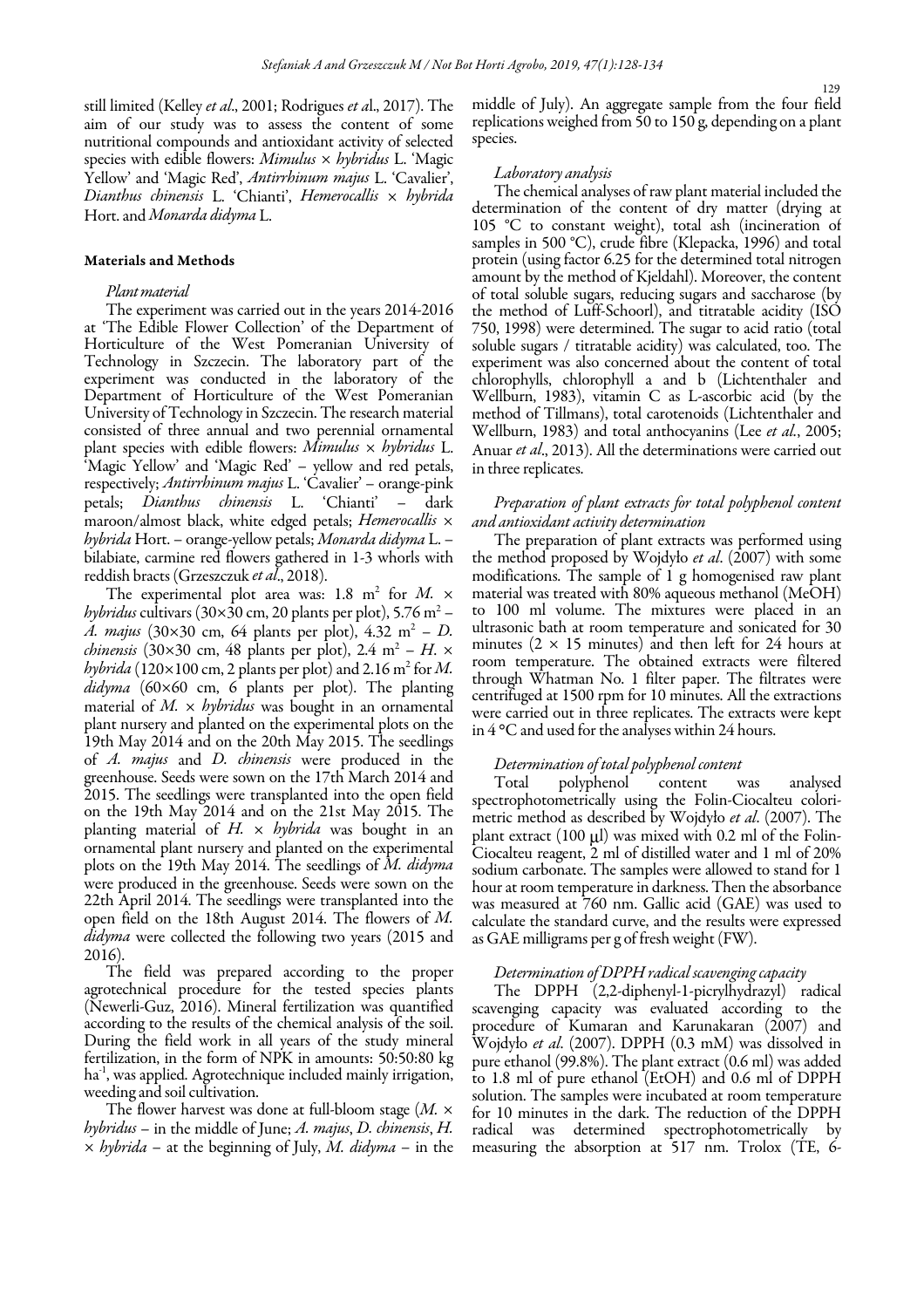hydroxy-2,5,7,8-tetramethylchromane-2-carboxylic acid) was used for calibrating the standard curve and the results were expressed as mg of trolox equivalent antioxidant capacity per g of fresh weight sample (mg  $TE g<sup>-1</sup> FW$ ).

# Determination of ferric reducing antioxidant power (FRAP)

The total antioxidant potential of the samples was determined using the ferric reducing ability of plasma FRAP assay by Wojdyło et al. (2007) as a measure of antioxidant power. The FRAP reagent was prepared by mixing an acetate buffer (300 mM, pH 3.6), a solution of 10 mM TPTZ (2,4,6-tris(2-pyridyl)-s-triazine) in 40 mM HCl, and 20 mM FeCl<sub>3</sub>⋅6H<sub>2</sub>O (iron(III) chloride hexahydrate) at 10:1:1 (v/v/v), and warmed at 37 °C before using. For the spectrophotometric assay, 2.7 ml of the reagent and 0.3 m of the sample solution were mixed. The absorbance was taken at 593 nm after 4 minutes. The standard curve was prepared using different concentrations of trolox. The results were expressed in mg TE per g FW.

## Determination of free radical-scavenging ability by the use of a stable ABTS radical cation

The free radical-scavenging activity was determined by the ABTS radical cation decolourisation procedures described by Re et al. (1999), Chew et al.  $(2007)$  and Wojdyło et al. (2007) with some modifications. ABTS  $(2,2)$ '-azino-bis $(3$ -ethylbenzothiazoline-6-sulfonic diammonium salt was dissolved in distilled water to a 7 mM concentration. The ABTS radical cation  $(ABTS^+)$  was produced by reacting the ABTS stock solution with 2.45 mM potassium peroxodisulfate and kept in darkness at room temperature for 16 hrs before use. The ABTS<sup>\*\*</sup> solution was diluted with PBS (phosphate buffered saline, pH 7.4) until its absorbance was equilibrated to 0.7 ( $\pm$  0.02) at 734 nm before usage. After the addition of 3.0 ml of the diluted ABTS<sup>\*\*</sup> solution (A<sub>734</sub>= 0.7 $\pm$  0.02) to 300  $\mu$ l of methanolic plant extracts, the absorbance reading was taken, exactly 6 minutes after initial mixing. Trolox was used for calibrating the standard curve and the results were expressed as mg TE per g FW.

#### Statistical analysis

The results of the study were subjected to an analysis of variance which was performed with AWAR software, made by the Department of Agrometeorology and Applied Informatics, Institute of Soil Science and Plant Cultivation in Puławy, Poland (Filipiak and Wilkos, 1995). The means were separated by the Tukey's test at  $p = 0.05$ .

#### Results and Discussion

The results of the experiment were given in Tab. 1-5 and presented as means from the years 2015-2016 for Monarda  $did\gamma ma$  L. and from the years 2014-2015 – for the other species.

The data given in Table 1 shows that among the tested species a significantly higher content of dry matter was noted for the flowers of Monarda didyma L. (18.85%), Dianthus chinensis L 'Chianti' (18.05%), and Antirrhinum *majus* L. 'Cavalier' (13.82%), while significantly lower – for Hemerocallis  $\times$  hybrida Hort. (9.97%) and Mimulus  $\times$ hybridus L. flowers ('Magic Yellow' – 6.68%, 'Magic Red' 7.40%). The dry matter content assessed by Rop et al. (2012) for some edible flower species was lower in comparison with our results. For Antirrhinum majus flowers they determined 12.61% of dry matter, and for Dianthus caryophyllus flowers – 11.55%. However, there are edible flowers which are characterized by higher dry matter content than those tested in our experiment. Seroczyńska et al. (2006) for edible flowers of winter squash recorded 65.2- 78.1% of dry matter, Grzeszczuk et al. (2016) for lavender – 34.01% and garden verbena – 32.24%. In another study Grzeszczuk et al. (2011) determined 20.01% of dry matter in chive flowers.

On the basis of the obtained results it was found that Monarda didyma L. flowers were characterized by the highest content of total ash (1.564% FW), crude fibre (1.927% FW) and total protein (7.817% FW). In the study of Grzeszczuk et al. (2016) on other species of edible flowers it was shown that they contained from 0.92 (Oenothera biennis L.) to 5.25% FW (Viola tricolor L.) of total ash, from 0.18 (Bellis perennis L.) to 5.96% FW (Lavandula angustifolia Mill.) of crude fibre and from 0.88 (Begonia semperflorens Link et Otto) to 9.51% FW (Salvia splendens Sellow ex Roem. et Shult.) of total protein. Navarro-González et al. (2015) recorded in the flowers of Tropaeolum majus, Tagetes erecta and Spilanthes oleracea from 0.63 to 1.44% FW of ash and from 1.32 to 2.83% FW of protein.

Flavor of edible flowers is related to the content of sugars and acids (Kaack *et al.*, 2005). The content of total soluble sugars, reducing sugars, saccharose, titratable acidity and sugar/acid ratio differed significantly according to the species and cultivar of the tested ornamental plant (Table 2).

| Table 1. Content of dry matter, total ash, crude fibre and total protein (% FW) in selected edible flower species |  |  |
|-------------------------------------------------------------------------------------------------------------------|--|--|

| Species and cultivar name                   | Dry matter          | Total ash          | Crude fibre        | Total protein      |
|---------------------------------------------|---------------------|--------------------|--------------------|--------------------|
| Mimulus × hybridus L. 'Magic Yellow'        | $6.68\pm0.42$ c     | $0.533 \pm 0.08$ c | $0.635 \pm 0.09$ d | $1.727 \pm 0.65$ e |
| $M$ imulus $\times$ hybridus L. 'Magic Red' | $7.40\pm0.34$ c     | $0.671 \pm 0.09$ c | $0.722+0.01$ cd    | $1.865 \pm 0.41$ e |
| Hemerocallis x hybrida Hort.                | $9.97 \pm 0.04$ bc  | $0.503 \pm 0.00$ c | $0.491 \pm 0.13$ d | $3.346 \pm 0.38$ c |
| Antirrhinum majus L. 'Cavalier'             | $13.82 \pm 0.01$ ab | $0.637 \pm 0.00$ c | $0.961 \pm 0.02$ c | $2.692 \pm 0.88$ d |
| Dianthus chinensis L. 'Chianti'             | $18.05 \pm 0.62$ a  | $1.125 \pm 0.30$ b | $1.468 \pm 0.13$ b | 5.610 $\pm$ 0.84 b |
| Monarda didyma L.                           | $18.85 \pm 0.18$ a  | $1.564 \pm 0.12$ a | $1.927 \pm 0.19$ a | $7.817 \pm 0.68$ a |
| $LSD_{\alpha=0.05}$                         | 4.351               | 0.262              | 0.323              | 0.273              |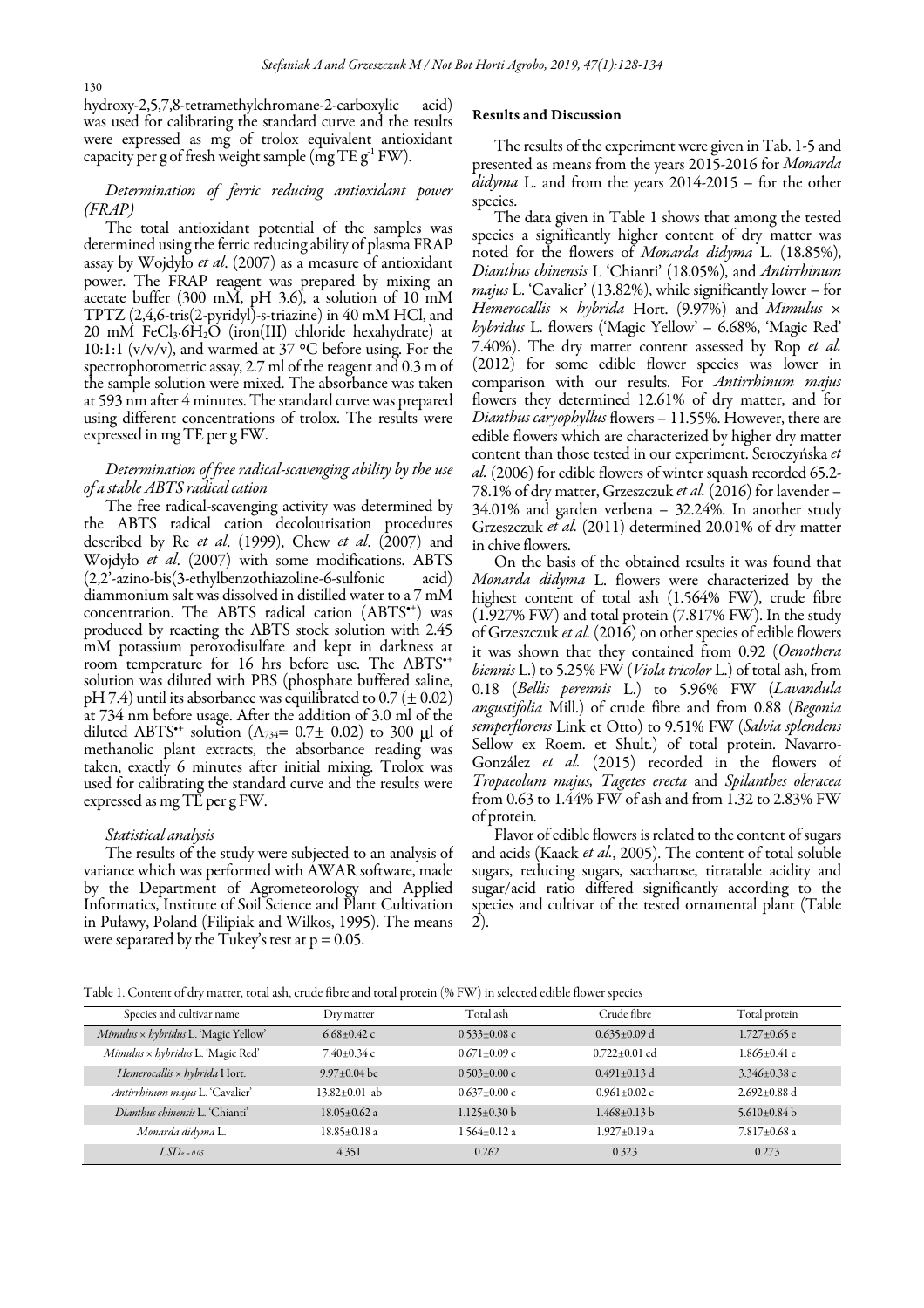| Species and cultivar name                                           | Total soluble<br>sugars<br>$(\%$ FW) | Reducing sugars<br>(%FW)  | Saccharose (%<br>FW) | Titratable acidity (% citric<br>acid<br>FW) | Sugar/<br>acid ratio |
|---------------------------------------------------------------------|--------------------------------------|---------------------------|----------------------|---------------------------------------------|----------------------|
| $M$ <i>imulus <math>\times</math> hybridus</i> L. 'Magic<br>Yellow' | $1.48 + 0.00e$                       | $1.55 + 0.08$ c           | $0.29 \pm 0.19$ b    | $0.27+0.00c$                                | $6.32 \pm 0.77$ c    |
| $M$ <i>imulus <math>\times</math> hybridus</i> L. 'Magic Red'       | $2.25 \pm 0.25$ d                    | $1.87+0.62$ c             | $0.25 \pm 0.15$ b    | $0.32+0.00$ bc                              | $6.29 \pm 0.40$ c    |
| Hemerocallis $\times$ hybrida Hort.                                 | 5.60 $\pm$ 0.00 a                    | $4.92 \pm 0.22$ a         | $0.27 \pm 0.17$ b    | $0.31 \pm 0.11$ bc                          | $18.08 \pm 1.72$ a   |
| Antirrhinum majus L. 'Cavalier'                                     | 5.55 $\pm$ 0.37 a                    | $4.00\pm0.20$ b           | $1.07 + 0.22$ a      | $0.29 \pm 0.05$ c                           | $17.99 \pm 0.83$ a   |
| Dianthus chinensis L. 'Chianti'                                     | $4.56 \pm 0.34 b$                    | $4.70 \pm 0.25$ a         | $0.09\pm0.01$ b      | $0.35 \pm 0.12$ b                           | $16.08 \pm 0.41$ b   |
| Monarda didyma L.                                                   | $2.84+0.00c$                         | $1.75 \text{ c} \pm 0.29$ | $0.64+0.14$ ab       | $0.71 \pm 0.29$ a                           | $3.79\pm0.23$ d      |
| $LSD_{\alpha=0.05}$                                                 | 0.529                                | 0.605                     | 0.606                | 0.053                                       | 1.787                |

Table 2. Content of total soluble sugars, reducing sugars, saccharose and titratable acidity in selected edible flower species

The highest content of total soluble sugars and sugar/acid ratio were found in the flowers of *Hemerocallis*  $\times$ hybrida Hort. (respectively: 5.60% FW, 18.08) and Antirrhinum majus L. 'Cavalier' (5.55% FW, 17.99) while the least content of total soluble sugars was noted for  $Mimulus \times hybridus$  L. 'Magic Yellow' flowers (1.48% FW) and the least sugar/acid ratio – for Monarda didyma L. flowers (3.79). The highest content of reducing sugars was noted for *Hemerocallis*  $\times$  *hybrida* Hort. (4.92% FW) and Dianthus chinensis L. 'Chianti' flowers (4.70% FW). Moreover, the flowers Antirrhinum majus L. 'Cavalier' and Monarda didyma L. were characterized by a significantly higher content of saccharose (respectively: 1.07 and 0.64%) FW). When comparing the titratable acidity, it was shown that its highest value was found in flowers of Monarda didyma L. (0.71% citric acid FW). Grzeszczuk et al. (2016) the highest content of sugars (total soluble, reducing and saccharose) determined in the flowers of lavender (respectively: 3.70, 3.11, 0.561% FW), heartsease (3.24, 2.55, 0.656% FW) and borage (3.08, 2.53, 0.523% FW) while the least was noted for wax begonia flowers  $(0.21, 1.1)$ 0.19, 0.019% FW). The highest titratable acidity was recorded for wax begonia, heartsease and lavender (respectively:  $0.814$ ,  $0.548$ ,  $0.398\%$  citric acid FW) while the least for scarlet sage and borage (0.190, 0.107% citric acid FW). The flavor of the edible flowers compared in our study was described in the literature as: bitter-salty – Mimulus; sweetish/flowerish – Hemerocallis; bitter – Anthirrhinum majus; spicy-sweet/slightly bitter – Dianthus; citrus/minty – Monarda (Mlcek and Rop, 2011; Ghosh, 2013; Husti et al., 2013; Deepika et al., 2014; Stefaniak and Grzeszczuk, 2015; Benvenuti et al., 2016). It is in agreement with the results of our study, where flowers of Hemerocallis x hybrida Hort. and Dianthus chinensis L. 'Chianti' were characterized by a very high sugar content and sugar/acid ratio while the flowers of *Monarda didyma* L. – by the highest titratable acidity.

The highest content of total chlorophylls was noted in flowers from *Monarda didyma* L. (461.67  $\mu$ g g<sup>-1</sup> FW) and Dianthus chinensis L. 'Chianti' (369.78  $\mu$ g g<sup>-1</sup> FW) (Table 3). Moreover, Monarda didyma L. flowers were characterized by the highest content of chlorophyll a (312.74  $\mu$ g g<sup>-1</sup> FW), while flowers of *Dianthus chinensis* L. 'Chianti' – by the highest content of chlorophyll b (257.09  $\mu$ g g<sup>-1</sup> FW). Petrova *et al.* (2016) examined five edible flower

species. Among the 95% ethanol flower extracts, the one made of Geranium macrorrhizum L. flowers was found as the richest source of total chlorophylls  $-41.5 \mu g g^{-1} FW$ .

Vitamin C, carotenoids and polyphenols are considered as the most important antioxidants (Li et al., 2014; Zhang et al., 2015). The main polyphenol compounds determined in edible flowers are: phenolic acid derivatives (chlorogenic, caffeic and p-coumaric acids) and flavonoids (e.g. kaempferol, quercetin, apigenin, naringenin, hesperetin, luteolin) (Skrajda, 2017; Chen et al., 2018; Pires et al., 2018). One of the largest flavonoid group responsible for the red, purple and blue colors of fruits, vegetables and flowers are anthocyanins (cyanidin, pelargonidin, peonidin, malvidin and petunidin) (Martín et al., 2017). In the presented study flowers of Dianthus chinensis L. 'Chianti' were characterized by the highest content of L-ascorbic acid (89.78 mg  $100g<sup>-1</sup>FW$ ) and total anthocyanins  $(443.47 \text{ mg } C3G \cdot 100g^1 \text{ FW})$ , while the flowers of Mimulus x hybridus L. cultivars - by the highest content of total carotenoids ('Magic Red' – 529.68 and 'Magic Yellow' – 473.42 µg g<sup>1</sup> FW. Higher content of Lascorbic acid was determined by Grzeszczuk et al. (2016) in the flowers of *Tagetes tenuifolia* Cav. – 241.20 mg  $100g<sup>1</sup>$ FW. Garzón and Wrolstad (2009) determined 71.5 mg 100 g<sup>1</sup> FW. for *Tropaeolum majus* flowers. In the literature we can find data of total carotenoids content of some edible flower species. Seroczyńska et al. (2006) recorded 1.23-18.79 mg of carotenoids per 100 g FW for winter squash flowers, Petrova et al.  $(2016)$  – 57.2 µg g<sup>1</sup> FW for Calendula officinalis L. and Loizzo et al.  $(2016)$  – 3.4 mg g<sup>-1</sup> FW for Capparis spinosa. The content of anthocyanins of Antirrhinum majus L. which we assessed was higher in comparison with the results obtained by Benvenuti et al. (2016). They determined for Antirrhinum majus L. with flowers of red color  $-7.37$ , rose  $-9.73$  and white  $-0.70$  mg C3G  $100 \text{ g}^{-1}$  FW.

The highest content of total polyphenols was noted for *Dianthus chinensis* L. 'Chianti' flowers (12.26 mg GAE  $g<sup>-1</sup>$ FW) and it was higher than determined by Chen et al. (2018) for Dianthus caryophyllus (Table 5). D. chinensis L. 'Chianti' flowers were also characterized by the highest antioxidant activity assessed in the FRAP test (14.22 mg TE  $g<sup>-1</sup>$  FW). The highest antioxidant activity in the DPPH and ABTS test was determined for Monarda didyma L. flowers (respectively: 7.44 and 18.39 mg TE  $g^1$  FW).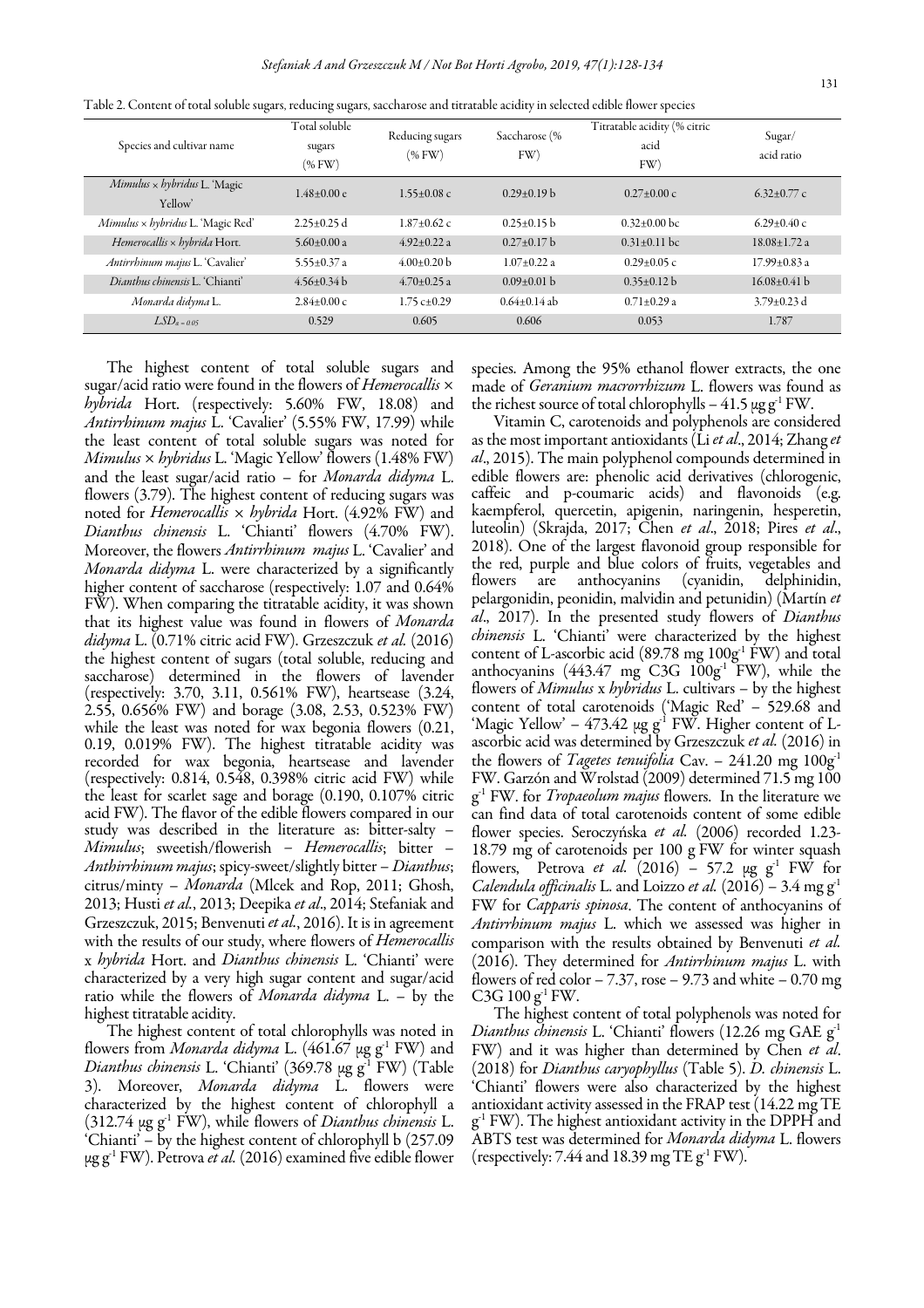| Table 3. Content of chlorophylls ( $\mu$ g g <sup>-1</sup> FW) in selected edible flower species |  |  |
|--------------------------------------------------------------------------------------------------|--|--|
|--------------------------------------------------------------------------------------------------|--|--|

132

| Species and cultivar name            | Total chlorophylls   | Chlorophyll a       | Chlorophyll b       |
|--------------------------------------|----------------------|---------------------|---------------------|
| Mimulus × hybridus L. 'Magic Yellow' | $29.08 \pm 0.45$ c   | $11.86 \pm 0.40$ c  | $13.55 \pm 0.04$ c  |
| Mimulus × hybridus L. 'Magic Red'    | $34.32 \pm 1.71$ c   | $14.66 \pm 0.79$ c  | $16.44 \pm 0.80$ c  |
| Hemerocallis $\times$ hybrida Hort.  | $215.19\pm4.05 b$    | $43.98 \pm 2.06$ bc | $154.32 \pm 3.22 b$ |
| Antirrhinum majus L. 'Cavalier'      | 79.99±2.04 c         | $35.29 \pm 2.49$ bc | $33.88 \pm 2.14$ c  |
| Dianthus chinensis L. 'Chianti'      | $369.78 \pm 14.68$ a | $86.17\pm6.97$ b    | $257.09 \pm 5.98$ a |
| Monarda didyma L.                    | $461.67 \pm 18.56$ a | $312.74 \pm 9.33$ a | $107.17 \pm 2.54 b$ |
| $LSD$ $a = 0.05$                     | 125.100              | 68.099              | 58.834              |

Table 4. Content of L-ascorbic acid, total carotenoids and total anthocyanins in selected edible flower species

|                                                                  | L-ascorbic acid            | Total carotenoids    | Total anthocyanins  |
|------------------------------------------------------------------|----------------------------|----------------------|---------------------|
| Species and cultivar name                                        | $(mg 100g-1 FW)$           | $(\mu g g^{-1} F W)$ |                     |
| $M$ <i>imulus <math>\times</math> hybridus</i> L. 'Magic Yellow' | $48.41 \pm 3.08$ c         | $473.42 \pm 17.31$ a | $15.71 \pm 0.09$ cd |
| Mimulus × hybridus L. 'Magic Red'                                | $41.40\pm2.55$ d           | 529.68 $\pm$ 22.67 a | $30.33 \pm 0.11$ c  |
| Hemerocallis $\times$ hybrida Hort.                              | $75.98 \pm 2.03 \text{ b}$ | $227.11 \pm 6.98$ bc | $2.77 \pm 0.03$ d   |
| Antirrhinum majus L. 'Cavalier'                                  | $39.79 \pm 0.86$ d         | $64.03 \pm 4.64$ d   | $12.17\pm0.03$ cd   |
| Dianthus chinensis L. 'Chianti'                                  | $89.78 \pm 0.08$ a         | $261.59 \pm 5.42 b$  | $443.47 \pm 0.97$ a |
| Monarda didyma L.                                                | $33.38 \pm 3.63$ e         | $167.20 \pm 4.42$ c  | $204.42 \pm 0.81$ b |
| $LSD_{\alpha=0.05}$                                              | 6.737                      | 90.944               | 24.835              |

#### Table 5. Antioxidant activity of selected edible flower species

| Species and cultivar name                                       | Total polyphenols  |                   | Antioxidant activity (mg TE g <sup>-1</sup> FW) |                    |  |
|-----------------------------------------------------------------|--------------------|-------------------|-------------------------------------------------|--------------------|--|
|                                                                 | $(mg GAE g-1 FW)$  | <b>DPPH</b>       | <b>ABTS</b>                                     | FRAP               |  |
| $M$ <i>imulus</i> $\times$ <i>hybridus</i> L. 'Magic<br>Yellow' | $2.21+0.18$ d      | $2.24+0.43c$      | $7.49+0.60$ f                                   | $2.59+0.16e$       |  |
| Mimulus × hybridus L. 'Magic Red'                               | $4.33 \pm 0.19$ c  | $3.24 \pm 0.38$ b | $11.08 \pm 0.82$ c                              | $6.28 \pm 0.15$ c  |  |
| Hemerocallis x hybrida Hort.                                    | $2.06\pm0.02$ d    | $3.19\pm0.45$ b   | $9.49 + 0.69$ e                                 | $4.93 \pm 0.17$ d  |  |
| Antirrhinum majus L. 'Cavalier'                                 | $2.66 + 0.02$ d    | $1.68 \pm 0.23$ d | $9.98 \pm 0.28$ d                               | $2.54+0.24e$       |  |
| Dianthus chinensis L. 'Chianti'                                 | $12.26 + 1.17$ a   | $3.18 \pm 0.52 b$ | $15.01 \pm 1.75 b$                              | $14.22 \pm 0.19$ a |  |
| Monarda didyma L.                                               | $10.57 \pm 0.88$ b | $7.44 \pm 0.53$ a | $18.39 + 2.61a$                                 | $8.14 \pm 0.07$ b  |  |
| $LSD_{\alpha=0.05}$                                             | 0.876              | 0.381             | 0.348                                           | 0.650              |  |

Rop et al. (2012) determined total phenolic content for Antirrhinum majus L. flowers and it was similar to our result for this species - 3.49 g GA kg<sup>-1</sup> FW. Li et al. (2014) compared in their study 51 species of edible flowers. The highest amounts of total phenolic were noted for: Rosa hybrida (35.84 mg GAE  $g^1$  FW), Limonium sinuatum (34.17 mg GAE g<sup>-1</sup> FW), Jatropha integerrima (17.22 mg GAE  $g^1$  FW), Pelargonium hortorum (25.68 mg GAE  $g^1$ FW) and Osmanthus. fragrans (16.00 mg GAE g<sup>-1</sup> FW). A high polyphenol concentration was also noted by Kucekova et al. (2011) and Moravčíková et al. (2012) in Allium schoenoprasum, Rumex acetosa, Tragopogon pratensis and Trifolium repens flowers. Petrova et al. (2016) examined the antioxidant activity of five edible flowers, where one of the extracting agent was 80% methanol. The highest total phenolic content and antioxidant activity evaluated in the FRAP test were obtained for the flowers of Helianthus tuberosus L. (respectively: 15.20 mg GAE g<sup>-1</sup> FW, 107.5 mM TE  $g^1$  FW) and in DPPH test – Geranium macrorrhizum L. (156.8 mM TE  $g<sup>-1</sup>$  FW). Chen et al. (2018) were studied 30 flower species and among them the highest total polyphenol content and antioxidant activity was

determined in the flowers of Rosa rugosa Thunb., what shows us again that edible flowers are very good sources of bioactive compounds which may be used in food and pharmaceutical industries.

## Conclusions

Monarda didyma L. flowers were found to have the highest nutritional value in comparison with the other edible flower species. They contained one of the highest amounts of dry matter, total chlorophylls, and the highest content of total ash, crude fibre, total protein, chlorophyll a, and moreover they were characterized by the highest titratable acidity and antioxidant activity in the DPPH and ABTS tests. Flowers of Dianthus chinensis L. 'Chianti' had the highest content of L-ascorbic acid, total anthocyanins and total polyphenols; therefore, they can be used for the coloring of sugar, syrups and various potions. Moreover, they contained high amounts of dry matter, reducing sugars, total chlorophylls and chlorophyll b. The highest total soluble sugars content and sugar/acid ratio, important characteristics from the consumer point of view, were noted for Hemerocallis  $\times$  hybrida Hort. and Antirrhinum majus L.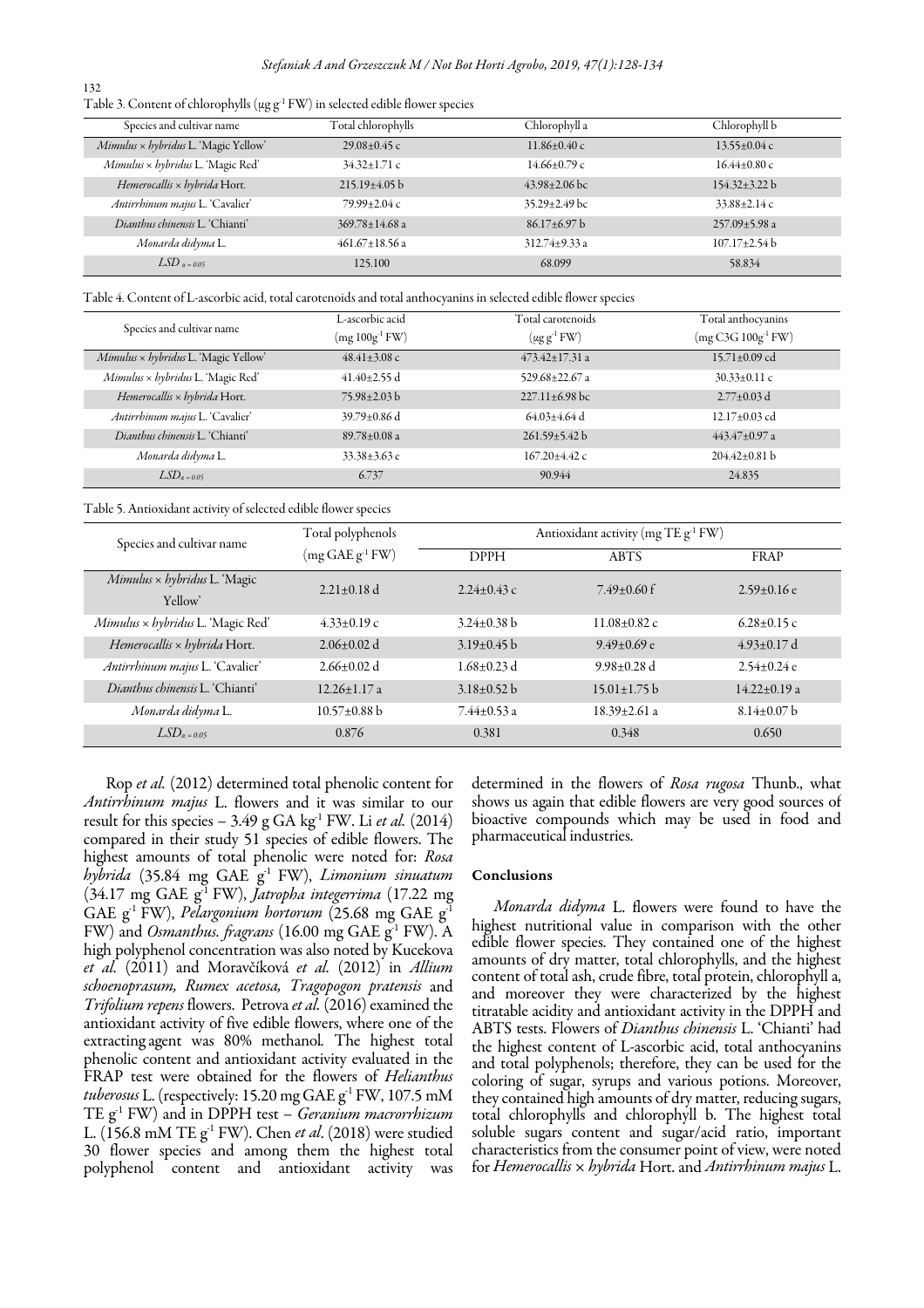'Cavalier' flowers. Flowers of Mimulus × hybridus L. cultivars were found to be the best source of total carotenoids in comparison with the other edible flower species.

#### References

- Anuar N, Adnan AFM, Saat N, Aziz N, Taha RM (2013). Optimization of extraction parameters by using response surface methodology, purification, and identification of anthocyanin pigments in Melastoma malabathricum fruit. The Scientific World Journal http://dx.doi.org/10.1155/2013/810547.
- Benvenuti S, Bortolotti E, Maggini R (2016). Antioxidant power, anthocyanin content and organoleptic performance of edible flowers. Scientia Horticulturae 199:170-177.
- Bor JY, Chen HY, Yen GC (2006). Evaluation of antioxidant activity and inhibitory effect on nitric oxide production of some common vegetables. Journal of Agricultural and Food Chemistry 54:1680-1686.
- Cavaiuolo M, Cocetta G, Ferrante A (2013). The antioxidants changes in ornamental flowers during development and senescence. Antioxidants 2:132-155.
- Chen G-L, Chen S-G, Xiao Y, Fu N-L (2018). Antioxidant capacities and total phenolic contents of 30 flowers. Industrial Crops and Products 111:430-445.
- Chen G-L, Chen S-G, Xie Y-Q, Chen F, Zhao Y-Y, Luo C-X , Gao Y-Q (2015). Total phenolic, flavonoid and antioxidant activity of 23 edible flowers subjected to in vitro digestion. Journal of Functional Foods 17:243-259.
- Chen N-H, Wei S (2017). Factors influencing consumers' attitudes towards the consumption of edible flowers. Food Quality and Preference 56:93- 100.
- Chew KK, Khoo MZ, Ng SY, Thoo YY, Wan Aida WM, Ho CW (2011). Effect of ethanol concentration, extraction time and extraction temperature on the recovery of phenolic compounds and antioxidant capacity of Orthosiphon stamineus extracts. International Food Research Journal 18(4):1427-1435.
- Cunningham E (2015). What nutritional contribution do edible flowers make? Journal of the Academy of Nutrition and Dietetics 115(5):856.
- Deepika SD, Lakshmi SG, Sowmya LK, Sulakshana M (2014). Edible flowers – A review article. International Journal of Advanced Research in Science and Technology 3(1):51-57.
- Dhiman MR, Kumar S, Parkash C, Kumar R, Moudgil S, Sharma S (2017). Determination of phytochemical and antioxidant activities in edible flowers. International Journal of Horticulture 7(4):26-32.
- Fernandes L, Casal S, Pereira JA, Saraiva JA, Ramalhosa E (2017). Edible flowers: A review of the nutritional, antioxidant, antimicrobial properties and effects on human health. Journal of Food Composition and Analysis 60:38-50.
- Filipiak K, Wilkos S (1995). Statistical calculations. Description of system AWAR. IUNG Puławy R324:1-52.
- Garzón GA, Wrolstad RE (2009). Major anthocyanins and antioxidant activity of Nasturtium flowers (Tropaeolum majus). Food Chemistry 114:44-49.

Ghosh D (2013). A feast of flowers. Resonance 11:1004-1014.

- Grzeszczuk M, Stefaniak A, Pachlowska A (2016). Biological value of various edible flower species. Acta Scientiarum Polonorum Hortorum Cultus 15(2):109-119.
- Grzeszczuk M, Wesołowska A, Jadczak D, Jakubowska B (2011). Nutritional value of chive edible flowers. Acta Scientiarum Polonorum Hortorum Cultus 10(2): 85-94.
- Grzeszczuk M, Stefaniak A, Meller E, Wysocka G (2018). Mineral composition of some edible flowers. Journal of Elementology 23(1): 151-162.
- Huang W, Mao S, Zhang L, Lu B, Zheng L, Zhou F, ZhaoY, Li M (2017). Phenolic compounds, antioxidant potential and antiproliferative potential of 10 common edible flowers from China assessed using a simulated *in vitro* digestion-dialysis process combined with cellular assays. Journal of the Science of Food and Agriculture 97(14):4760-4769.
- Husti A, Cantor M, Buta E, Horţ D (2013). Current trends of using ornamental plants in culinary arts. ProEnvironment 6:52-58.
- ISO 750 (1998). Fruit and vegetable products Determination of titratable acidity.
- Kaack K, Christensen LP, Hughes M, Eder R (2005). The relationship between sensory quality and volatile compounds in raw juice processed from elderberries (Sambucus nigra L.). European Food Research and Technology 221(3-4):244-254.
- Kaisoon O, Konczak I, Siriamornpun S (2012). Potential health enhancing properties of edible flowers from Thailand. Food Research International 46:56-571.
- Kelley KM, Behe BK, Biernbaum JA, Poff KL (2001). Consumer preference for edible flower color, container size, and price. HortScience 36(4):801-804.
- Klepacka M (1996). Analiza żywności [Food analysis]. Fundacja Rozwój SGGW, Warszawa.
- Kucekova Z, Mlcek J, Humpolicek P, Rop O, Valasek P, Saha P (2011). Phenolic compounds from Allium schoenoprasum, Tragopogon pratensis and Rumex acetosa and their antiproliferative effects. Molecules 16:9207- 9217.
- Kumaran A, Karunakaran RJ (2007). In vitro antioxidant activities of methanol extracts of five Phyllanthus species from India. LWT - Food Science and Technology 40:344-352.
- Lee J, Durst RW, Wrolstad RE (2005). Determination of total monomeric anthocyanin pigment content of fruit juices, beverages, natural colorants, and wines by the pH differential method: Collaborative study. Journal of AOAC International 88(5):1269-1278.
- Li A-N, Li S, Li H-B, Xu D-P, Xu X-R, Chen F (2014). Total phenolic contents and antioxidant capacities of 51 edible and wild flowers. Journal of Functional Foods 6:319-330.
- Lichtenthaler HK, Wellburn AR (1983). Determination of total carotenoids and chlorophylls a and b of leaf extracts in different solvents. Biochemical Society Transactions 603:591-592.
- Loizzo MR, Pugliese A, Bonesi M, Tenuta MC, Menichini F, Xiao J, Tundis R (2016). Edible flowers: A rich source of phytochemicals with antioxidant and hypoglycaemic activity. Journal of Agricultural and Food Chemistry 64:2467-2474.